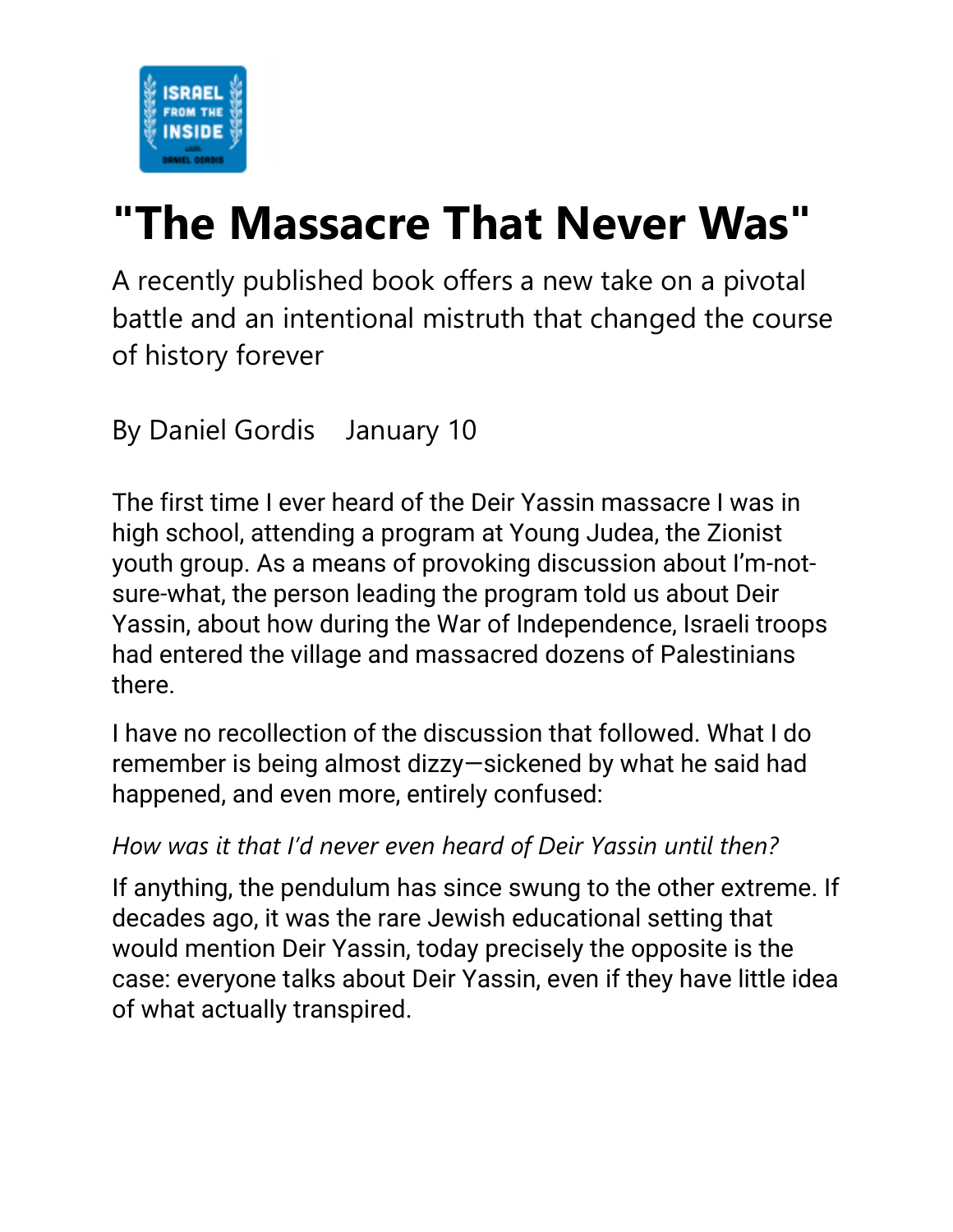As we'll see in a moment, we are all still figuring out what transpired, but here, in a nutshell, is the outline of the story, as it has been told for decades.

In March 1948, Arab forces successfully cut off Jerusalem from any outside Jewish settlements. Menachem Begin's Irgun and Yitzchak Shamir's Lechi, two of the underground paramilitary groups of the time, decided to help relieve the siege of Jerusalem. With the knowledge of the Haganah, the "official" military force of the *yishuv* (as the pre-state Jewish community of Palestine was known), they planned to take the town of Deir Yassin, from which Arab forces were shooting at the road that led to Jerusalem.

Barely trained and ill equipped, the Irgun fighters were unlikely to stand their ground in a real battle, but as the story was commonly told, no one expected significant resistance.

The operation began on April 9. A truck with a loudspeaker was sent to the village to instruct the villagers to leave or surrender. But the truck got stuck before it was close enough to be heard, the communication equipment between the Irgun and Lechi fighters (who entered the town from different sides) failed, and the fighters encountered far more resistance than expected. In their panic, the ill-trained fighters opened massive fire onto and into the houses in the village, with a horrendous death toll.

Early accounts suggested that 250 people had been killed, and that the Jewish fighters raped villagers. The Irgun admitted a high body count but insisted that the number of dead was closer to one hundred. It also absolutely denied the rape charges.

The denials fell on deaf ears, however, largely because all parties had reason to make the most of the charges.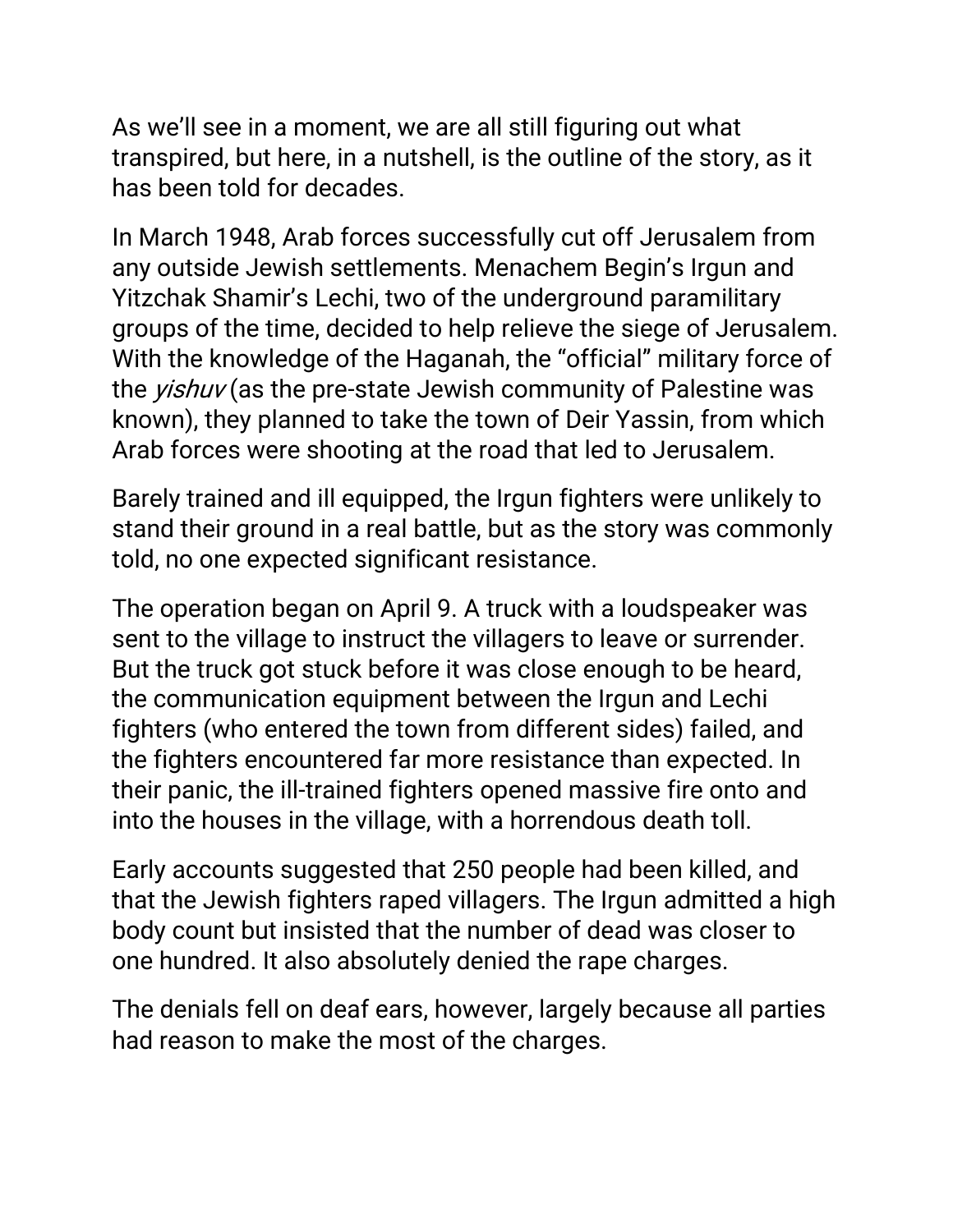- The Haganah, falsely denying that it had approved the mission, used the incident to accuse the Irgun of being irresponsible and murderous.
- The local Palestinians used it to claim to the international community that the Jews were butchering them and hoped to convince surrounding Arab countries to enter the fray (though they were unsuccessful in getting Arab countries to join the fighting before May 14).
- And the *yishuv* as a whole, including Ben-Gurion, benefited from the Arab panic and the increased Arab flight that ensued.

Later scholars, including both Israeli and Palestinian historians, concluded that there had been no rapes whatsoever, and that the death toll was almost precisely what the Irgun had claimed. There was a heavy battle, to be sure, with heavy losses; but the horror stories of rape and hundreds dead were untrue.

That much we've known for a long time.

Israeli historians have long pointed to the events in Deir Yassin as one of the explanations for Arab flight during the war (and thus the Palestinian refugee tragedy which remains unresolved to this day). But they typically do so obliquely. Here, for example, is a passage from *Israel: A History*, the one-volume history of Israel by Professor Anita Shapira, one of Israel's finest historians.

How could an entire population just get up and leave? Various contemporary explanations have been proposed. They include fear of the war and fear of the Jews, particularly after the Deir Yassin massacre in early April, in which Jewish fighters attacked an Arab village. Propaganda disseminated both by the Etzel, which was the main actor in the attack, and by the Palestinians magnified this event to dimensions of terror and atrocity far beyond what actually happened, which was bad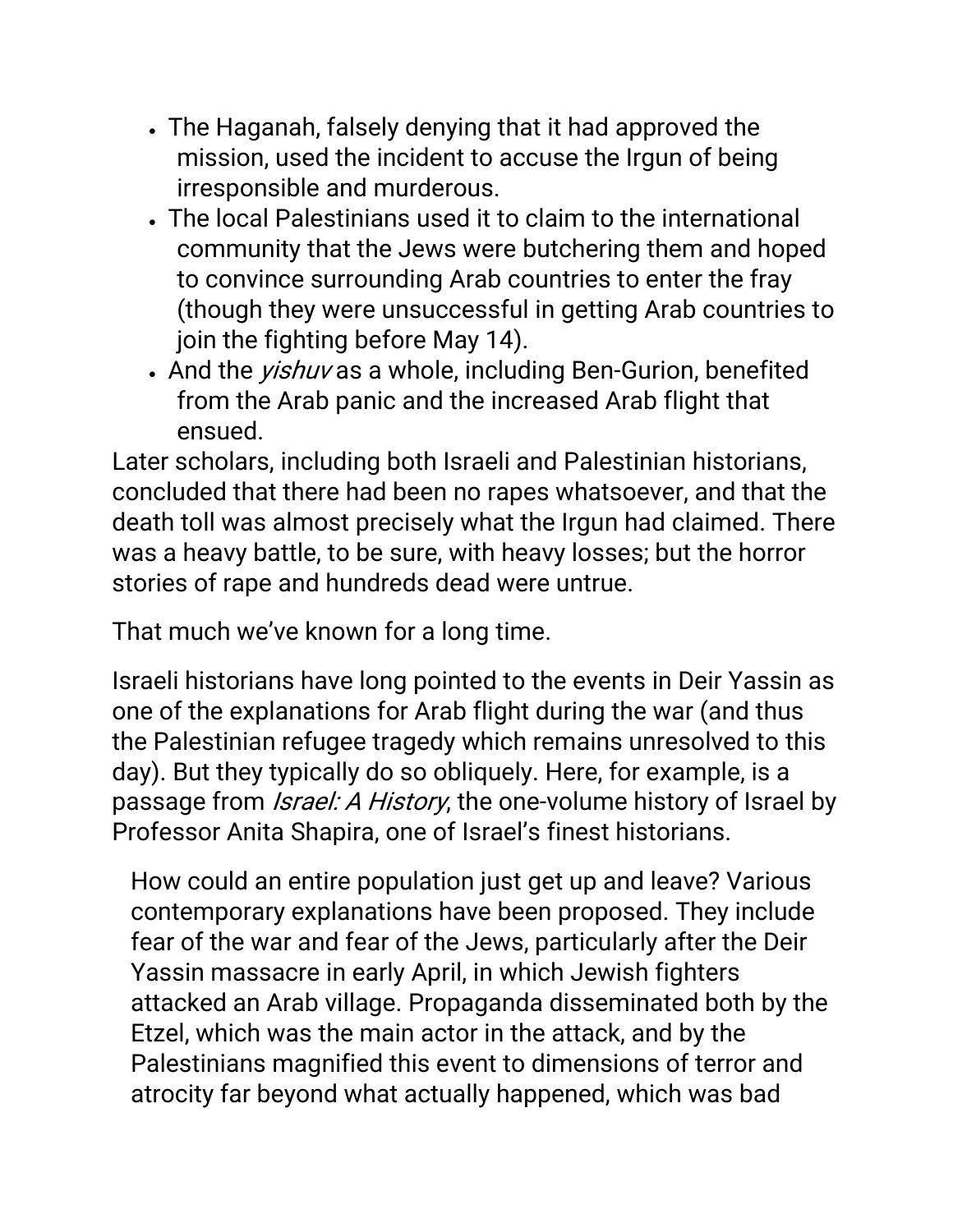enough. The prevailing version has it that there were 240 dead. However, updated studies by Palestinian researchers report that the number of dead was closer to 100 and refute the stories of rape that circulated.

As we'll see in a moment, the "stories of rape that circulated" actually circulated because Palestinians consciously fabricated them, and in so doing, did everlasting damage to the fate of the Palestinian people.



A [new book](https://email.mg2.substack.com/c/eJwlkUFvhCAQhX_NclsDiIAHDr301p6a9GhGmF1JFSxgjf31xUomM4GXlxe-sVDwGdNh1pgLOdtQjhVNwD3PWAomsmVMg3eGKap0yzRxRjimO018Hh4JcQE_m5I2JOs2zt5C8TGcDt7LlioyGXROCmk1V1TWI8ZR6h6p47ZToDVcwbA5j8GiwR9MRwxIZjOVsuZb-3Ljr7X2fW9ggd8YGhuX-vAGOYNNeP-YoNzfT-P9E3JV3Fob63ouRSdaVS_EG045p4xR1lIqZMMbBVRg-1CPjvaKM9FMeQ2ZwfdN0OXJm7yNuYD9OuNIMrDHaR4xPatcsg_g_4X67aHOZQu-HAMGGGd0F5Fygf1nNDwxYKrA3QDFMCmYZr1Sgmt2AajIhKyIe9GSmuxidQXjIHic65Kcz3_DIo7V) by Eliezer Tauber, a former dean at Bar Ilan University and an expert on the formation of Arab nationalism, has taken on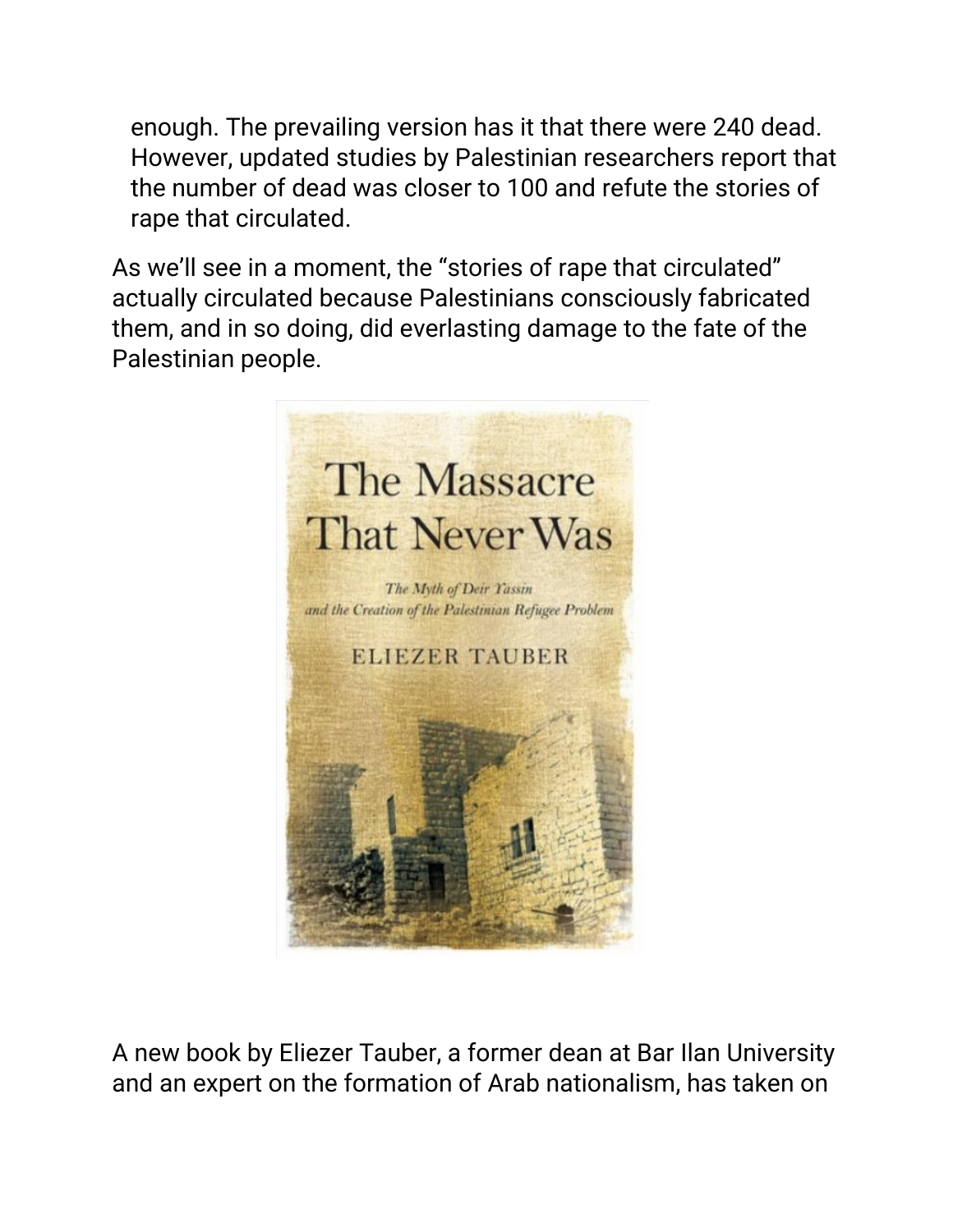the Deir Yassin story with painstaking attention to detail unmatched by any other study. Tauber's conclusion is obvious from the title of the book. There was no massacre, he argues, but a hard-fought battle in which Palestinian combatants stationed themselves in residences and among family. Using both Arab and Jewish testimony from combatants on both sides and survivors of the "massacre" (testimony which often offered almost identical accounts), he was able to account for the circumstances of almost every Palestinian death in the village. With a handful of exceptions which he does not seek to paper over, virtually all those killed were killed as part of fighting—either because they were combatants, or because they were situated near combatants.

Tauber also notes that the level of casualties does not suggest an intentional massacre:

*Of the 1,000 residents of the village, he notes, about 70% fled (the attackers permitted that), 20% were taken prisoner and later released, and some 10% were killed in the fighting.*

That does not sound like an intentional massacre, he convincingly argues. For the most part, he says, "people in Deir Yassin were killed, not massacred."

That distinction, of course, is critically important, particularly given the high profile role Deir Yassin continues to play in oftmade claims about Israel's having been "born in sin."

## **How the accusations of rape ended up shaping history**

If the accusations of rape were false, and those who were present knew that they were concocted, how did the false claims come to be so widely believed? The Palestine Broadcast Service, Tauber shows, was instructed to say that there had been rapes,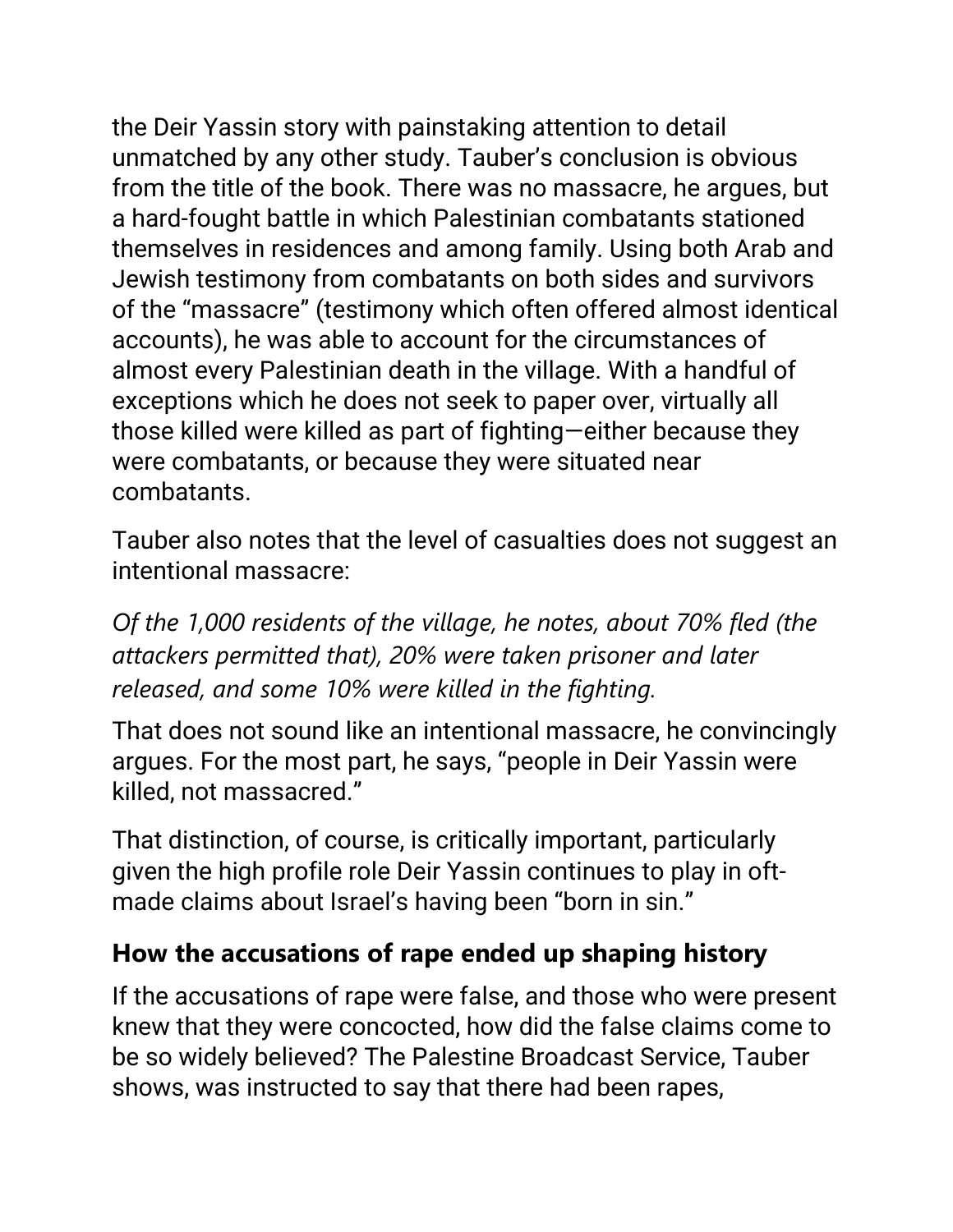mutilation of bodies, murders and more. The PBS complied, and given the source, many people believed the claims without question. Amin al-Majjaj, an Arab physician in Jerusalem at the time, recalled that they had been told that "most of the women of Deir Yassin from the ages of six to seventy were raped." That was what led the Arab population to flee. "We are not afraid of death," one mukhtar said, "but will we not accept that our women be raped."

'Adil Yahra, a Palestinian historian who interviewed survivors of the battle, concluded that "the Deir Yassin affairs was the main cause for the 1948 exodus."<sup>1</sup>. Hazim Nusayba, the Arabic news editor of the Palestine Broadcast Service, later reflected:

This particular strong communique … was one of the main reasons for the collapse of the armed resistance in Palestine. We did not understand the mentality of our own Palestinian people … This turned [out] to be the highest, most expensive mistake that we made.

So they fled, not only from Deir Yassin, but from across the land, as a result of accusations that Palestinians themselves had concocted.

Tauber does not suggest, of course, that there would have been no Palestinian exodus were it not for Deir Yassin. Though the pace of Palestinian flight picked up dramatically after Deir Yassin, the exodus had already begun. And given the borders that the UN had allocated to the emerging Jewish state, the *yishuv* had good reason to *hope* that there would be massive flight. Why?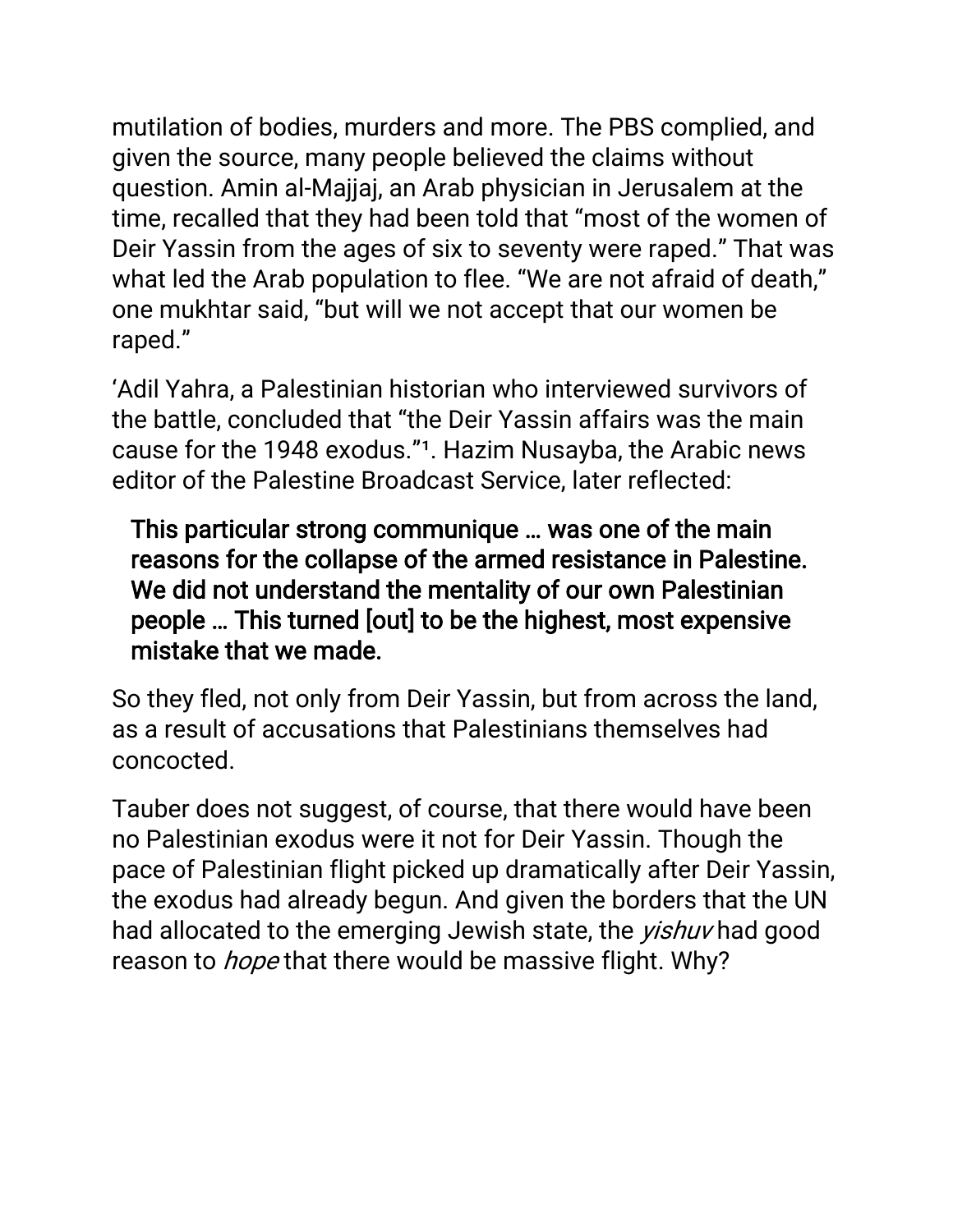*The Arab state that the UN envisioned would have been home to almost no Jews (725,000 Arabs and a mere 10,000 Jews), while the "Jewish" state would be almost half Arab (498,000 Jews and 407,000 Arabs). That made both the* existence *of the Jewish state and the* Jewishness *of the Jewish state very tenuous.*

The UN had created a scenario in which either the Jewish forces would seek to change the demographic balance, or they would end the war knowing that their state had little chance of survival.

### **Which is not to say that rapes never happened, sadly**

In a western world in which increasing numbers of scholars and citizens cannot abide complexity or nuance (think the 1619 Project, or the ongoing battles about Critical Race Theory), Israelis—scholars and rank and file citizens alike—are embracing the complexity of the narratives. While Tauber agrees with Israeli and Palestinian historians that there were no rapes at Deir Yassin, other Israeli scholars have confronted deeply disconcerting evidence about rape in other instances and have not shied from pointing to it.

Contrary to the common Israeli narrative, Egyptian soldiers committed few atrocities during the War of Independence, though, as the noted Israeli historian Benny Morris notes, "this is explicable in terms of their general failure to conquer Jewish settlements."<sup>2</sup> But the *yishuv's* troops did win, and at times, abused that power.

The picture that Morris paints has to discomfit anyone who cares about the moral climate of Israel's formation:

… the Jews committed far more atrocities than the Arabs and killed far more civilians and POWs in deliberate acts of brutality in the course of 1948. This was probably due to the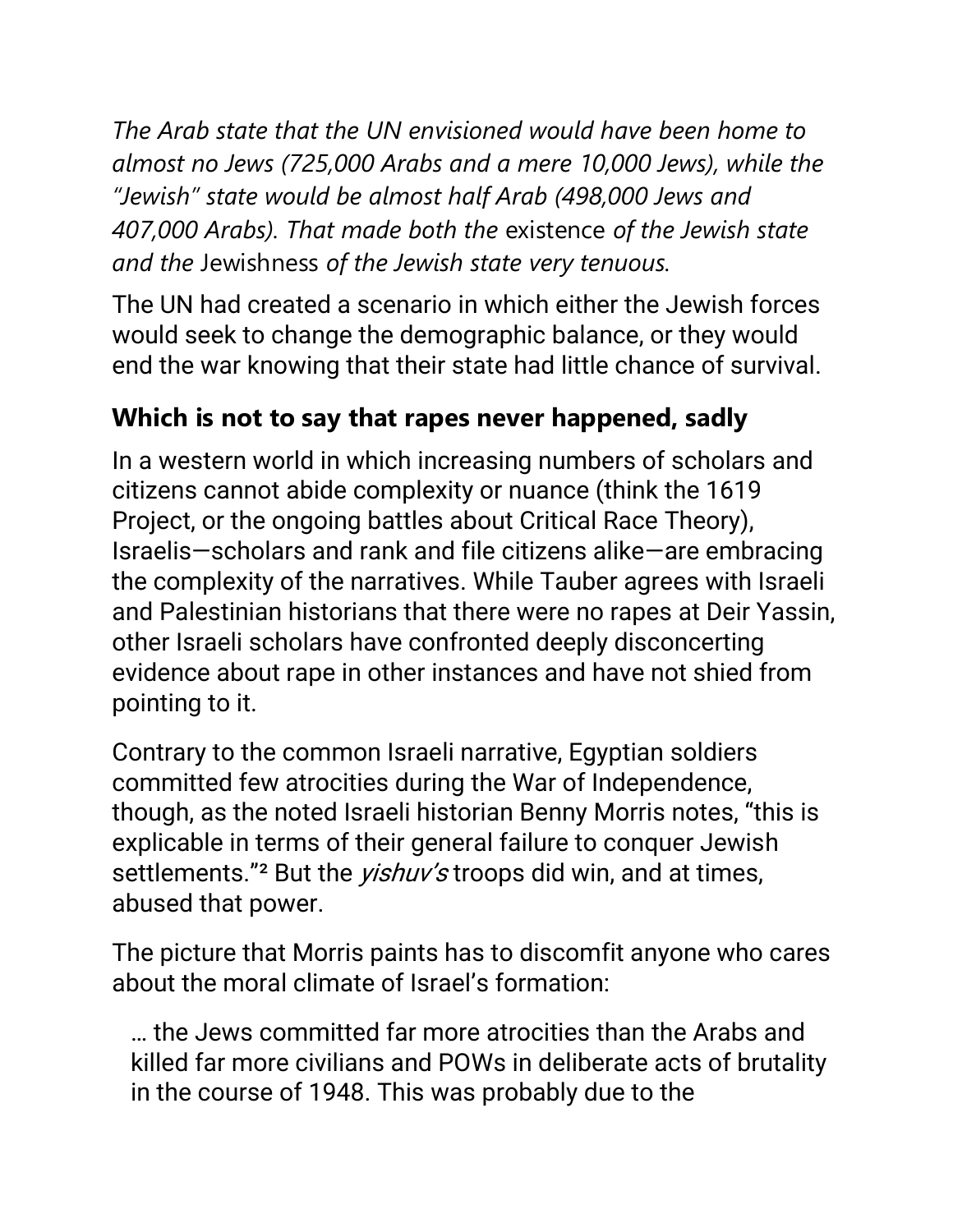circumstance that the victorious Israelis captured some four hundred Arab villages and towns during April-November 1948, whereas the Palestinian Arabs and ALA failed to take any settlements and the Arab armies that invaded in mid-May overran fewer than a dozen Jewish settlements.

Morris thus hints that maters would have been very different, and quite possibly horrific on the atrocity front, had the Arabs won. In a dramatically understated sentence, he notes both Arab incitement to atrocity and their inability to act on it: "Arab rhetoric may have been more bloodcurdling and inciteful to atrocity than Jewish public rhetoric—but the war itself afforded the Arabs infinitely fewer opportunities to massacre their foes."

It is apparently true that after the 1948 war, there were few, if any, rapes of enemy populations by Israeli soldiers. But 1948 was apparently sadly different. That, too, is part of what we need to confront.

Eliezer Tauber's fascinating book reveals, therefore, the critical details of what did and did not happen in Deir Yassin on that fateful day, details that should (but undoubtedly will not) put to rest claims of massacre. There was killing, but not a massacre.

No less important, though, is Tauber's illustration of how exaggerations of the carnage—intentionally concocted by the Palestinian press and others—led to widespread Palestinian flight and thus contributed to the Palestinian refugee problem. That is almost never discussed. Does that lessen the moral urgency of addressing the Palestinian problem? Probably not. But it should, at least, add nuance to the conversation about how to do so by highlighting that the causes of the problem are far more complex than many would like to acknowledge.

#### **Other "massacres" that probably didn't happen**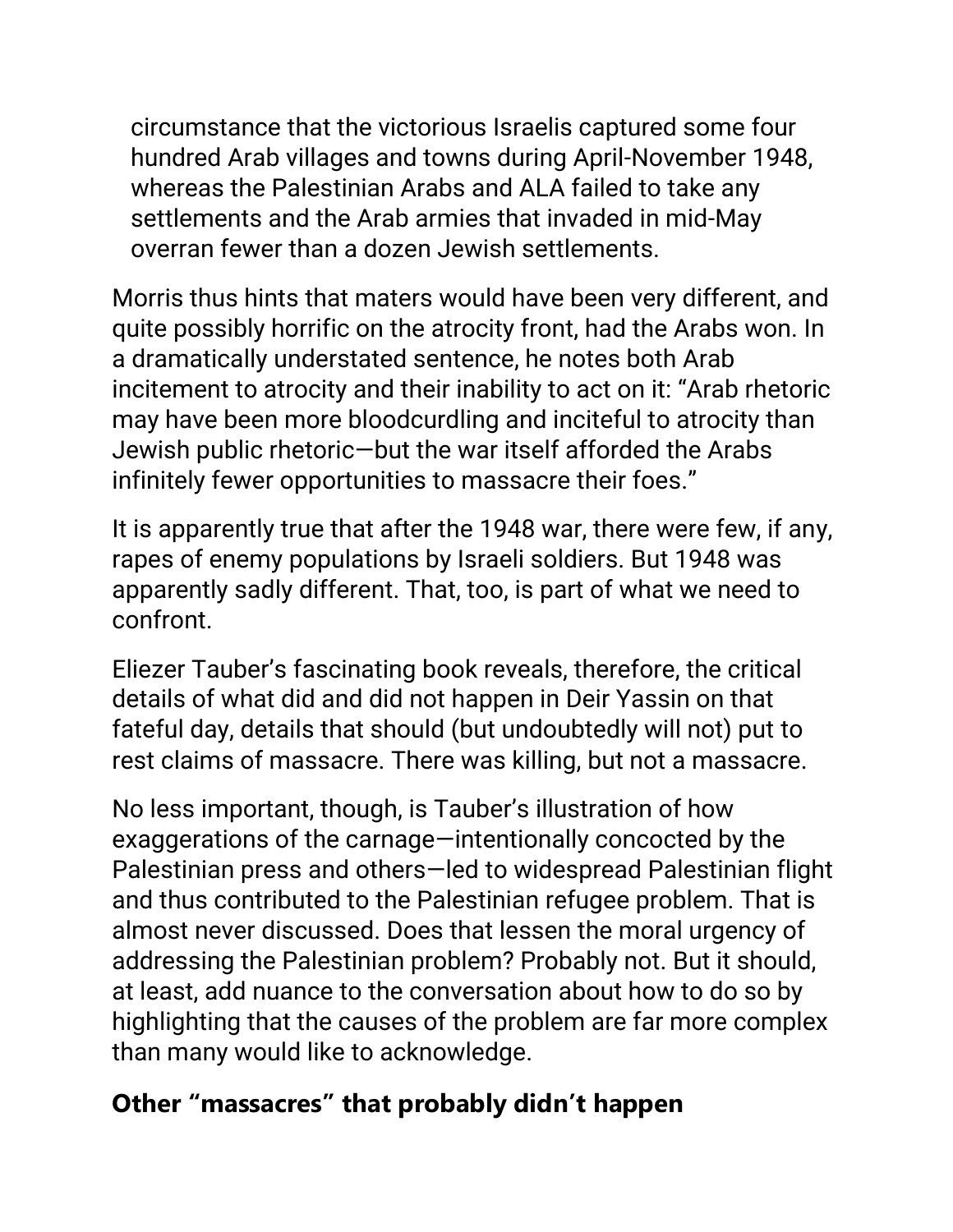Finally, it bears mention that Tauber's book is part of a wider trend among some Israeli scholars who are upending long-held assumptions about massacres during the War of Independence and beyond. Another example is Martin Kramer's masterful reevaluation of the question of "[What Happened at Lydda?](https://email.mg2.substack.com/c/eJwlkMGOhCAMhp9muI0BZAQPHPayr2GqVCWL4ALuxHn67YwJ6Q-0zd9-E1RcUj7tnkpl7zDUc0cb8VkC1oqZHQXz4J0VmmvTCsOcVU6Yh2G-DHNG3MAHW_OBbD_G4CeoPsV3h-y7lmu22lYC1_Pco3F8ROxGJ4D3ThoJoPoHXMZwOI9xQot_mM8UkQW71rqXW_t1k990tlTATxss8PIRmylt9ImlwEl6xOlaxr_Q0VtyoUi4pvBcod5X2HeM6O50D6dzQAnmreSSSgUXLeeqa2SjgStsZz0_eK-lUM1a9lgE_N4U3xbZlGMsFaaftz_LFp5pDSPmhdK1-Aj-kyAWA-l2RF_PASOMAd2FqV60P-CGhUbKNLgboFrRKWFEr7WSRlxUiKPqiHuvWkbOLlFXtA6ix0DLOl_-AUGRmDs)"

You may recall that years ago, when Ari Shavit published a chapter of his (in many ways excellent and lyrical) book, My Promised Land, in the [New Yorker](https://email.mg2.substack.com/c/eJwtkc2OhCAMx59muK2hiKIHDnvZ1zAIVckouIBr3KffOrMJaZt-5N_-sKbgHNOl95gLu81Qrh11wDOvWAomdmRMg3caFFddDR1zWjromo75PEwJcTN-1SUdyPZjXL01xcdwT4i-rbliC_WP7dSAtU0z2W6So5W2qZVD27YCLLyFzeE8BosafzBdMSBb9VLKnh_150N80TvPs6LNrpiemCobN8ptZja_PiCFgkNNDvgdA5n1cs58QC9pVy24oAagHs5lW4lKGS6xntTU8F4JkNWS95DBfD8k32ZR5WPMxdjnLcSSNmdc1hHTTOWSfTD-VaCbB_LbEXy5BgxmXNG9cZQ31RegYcaAiWi7wRQNrYQOeqWk6P6vJ16yJb69rBkpu0hTQTsTPK70Q87nP4CNjhI), the chapter published was the one about the "massacre" at Lydda, also during the War of Independence, about which he wrote,

### "In thirty minutes, two hundred and fifty Palestinians were killed. Zionism had carried out a massacre in the city of Lydda."

That latter sentence infuriated many, since even if there was a massacre in Lydda, what did it meant to say that "Zionism" (rather than bad soldiers, for example) had committed the massacre?

That controversy festered for years, but it was only when Martin Kramer, the noted Israeli historian, began to look into the sources, that he, too, raised many doubts about whether there had been a massacre. Many deaths? Without question. An intentional massacre? In this case, very likely not.

With the publication of Tauber's The Massacre that Never Happened, Tauber's account of Deir Yassin and Kramer's work on Lydda are now both available to the English speaking public. With the evidence so accessible, are those who accuse Israel of massacres going to read and re-think, or will they continue full steam ahead in accusing Israel of crimes that may well never have been committed?

That's not the sort of question that Tauber nor Kramer address.